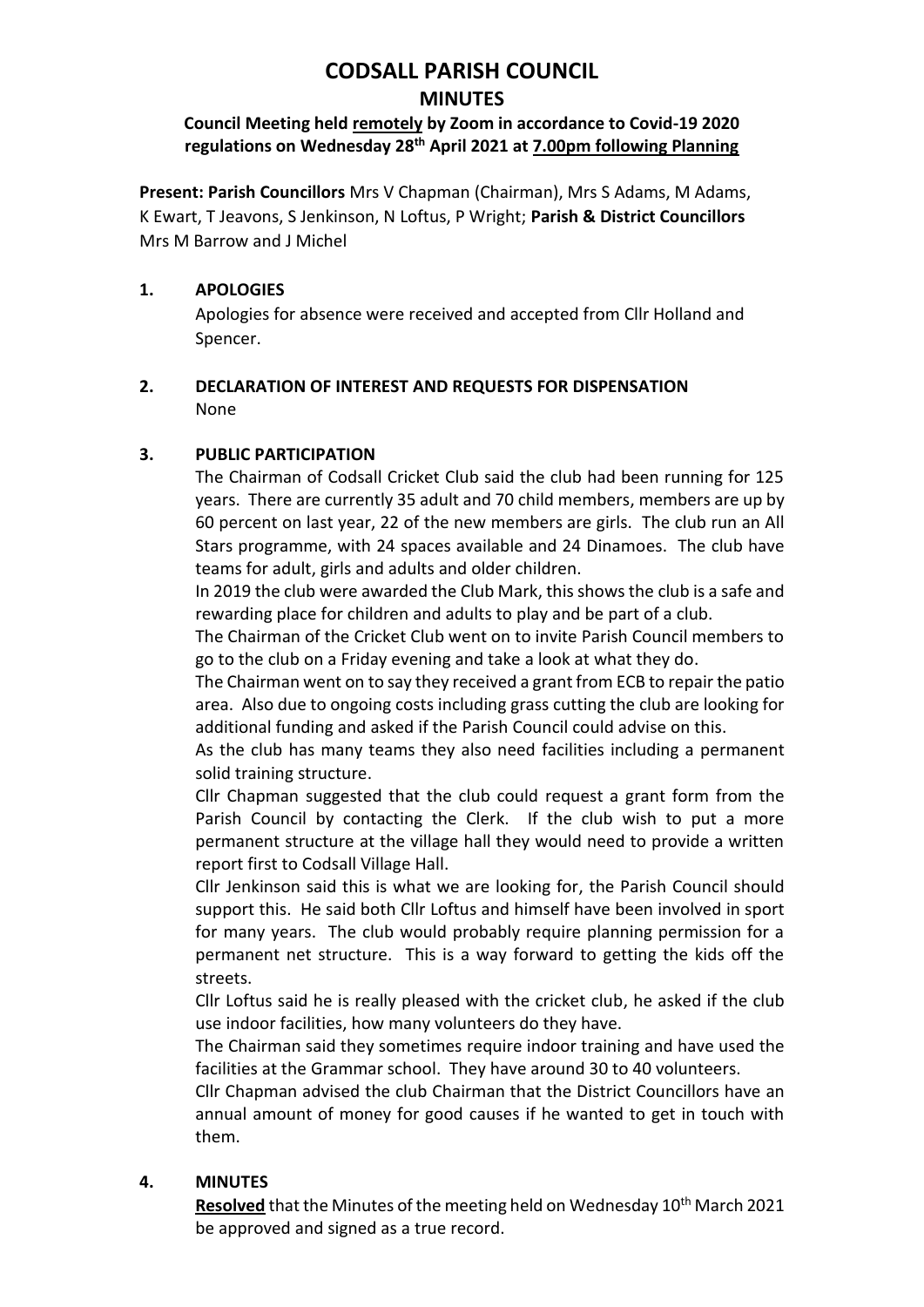*In accordance with Standing Orders the Chairman bought forward agenda item 6.10*

**6**.**10 Open Spaces – Wheel Field** – a request from Cllr Jenkinson for consideration for signage on the Wheel Field. Cllr Jenkinson said signage is need on all Parish Council open spaces not just the Wheel Field. Lots of people are using these opens spaces, some people seem to think Oaken Field is owned by a farmer who allows people to use it. The Parish Council need to make people aware of who owns these open spaces. Cllr Jenkinson went on to suggest the wording for the signs: *Welcome to the Wheel Field The land is owned and maintained by Codsall Parish Council Please enjoy and respect our open spaces Parish Office number 01902 842426* Cllr Barrow said the parish Council does need to blow its own trumpet.

A vote was taken and Councillors were unanimous for signage to be put on all Parish Council open spaces.

**Resolved** to be put on the next Open Spaces agenda

#### **5. POLICE REPORT**

**5.1 Crime and anti-social behaviour figures for Locality 4** Cllr Chapman wanted to express her disappointment in not receiving a monthly report from the Police.

#### **6. URGENT CORRESPONDENCE AND DISCUSSION TOPICS**

- **6.1 Codsall Cricket Club -** an email dated 9<sup>t</sup> March 2021 was considered. Cllr Chapman suggested that the club could request a grant form from the Parish Council by contacting the Clerk and also advised that the District Councillors have an annual amount of money for good causes and that he could also get in touch with them.
- **6.2 Grant Request - Codsall PCC Grant request Codsall PCC Graveyard**  to a grant request application for £6,000.00 towards costs of the upkeep and maintenance of St Nicholas Graveyard. If awarded, the grant to be paid over in two instalments was considered. Cllr Jenkinson said the grant request was a very thorough prepared document and important to support it 100 percent.

Cllr Chapman said they are a credit and look after the graveyard very well, Roger Marsh does an outstanding job.

Cllr Barrow said it is also hedges and gates that require a lot of maintenance and money. A vote was taken and the Councillors were unanimous in support the request. **Resolved** approval of awarding a grant of £6,000.00 to be paid in two half yearly instalments.

- **6.3 SLCC – Annual membership renewal –** renewal of annual membership at a cost of £234.00 (£225.00) was considered. Cllr Chapman said she would require more information of the benefits of membership before a decision would be made and to be brought back to the next meeting if the deadline for renewal is not due before then.
- **6.4 Staffordshire Parish Councils' Association – Annual Membership Renewal –** renewal of annual membership at a cost of £717.00 (£704.00) was considered. **Resolved** the renewal of membership of £717.00.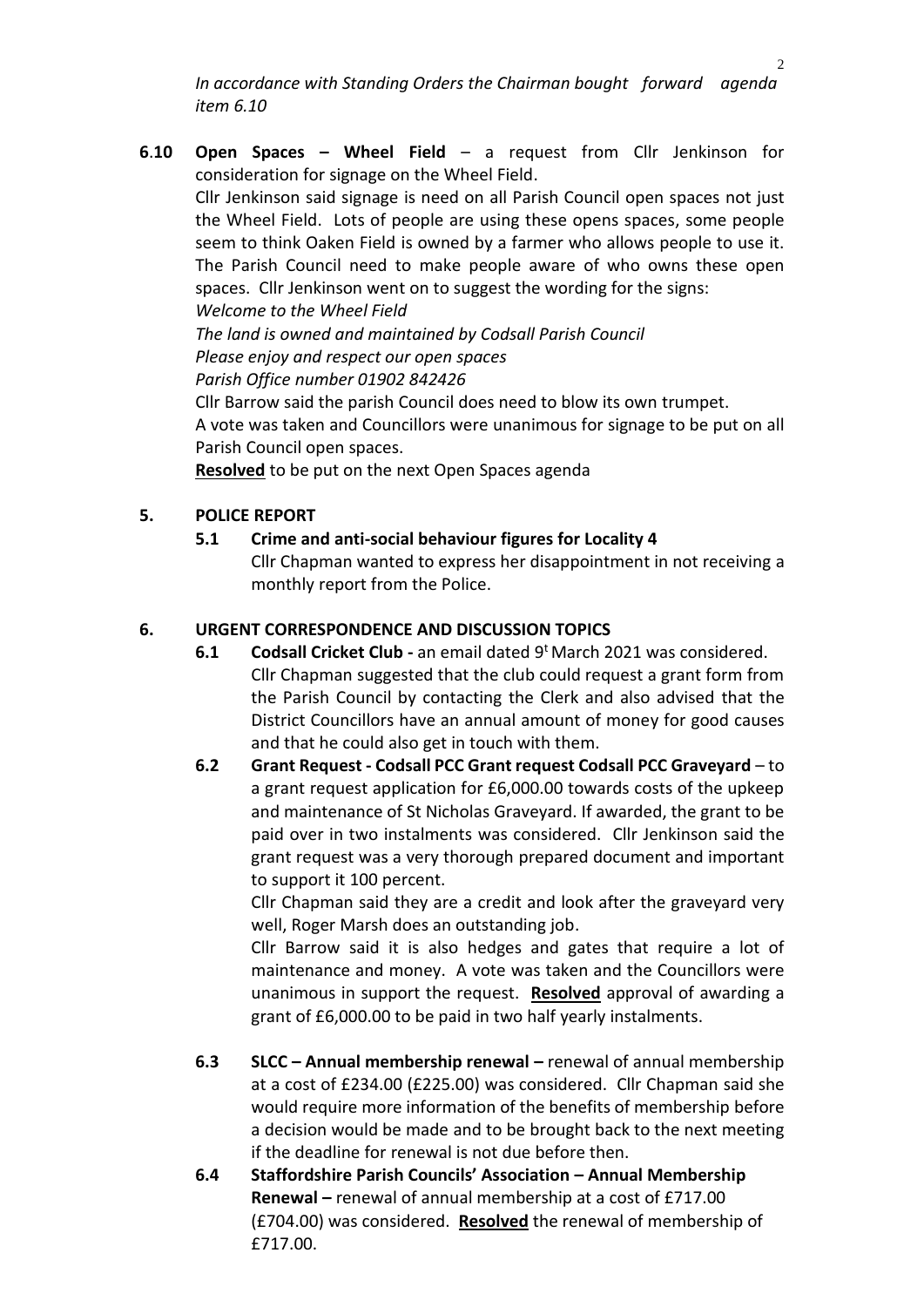**6.5 Public Space Protection Order (PSPO) – Dog Fouling** – an email from SSDC dated 11<sup>th</sup> March 2021 was considered. Cllr Jeavons said this is a problem.

Cllr Chapman said if there is to be a fixed penalty fine of £100 you really need the evidence, how is this going to be policed. Cllr Michell said what is needed is a camera on the Wheel Field, to also stop people damaging or removing signs, catch them at it. Cllr Chapman thought this was a good idea.

- **6**.**6 South Staffordshire Council Standards and Resources Committee** an email from SSDC dated 29<sup>th</sup> March 2021 and to give consideration for a nominee from Codsall Parish Council was considered. Deadline 27th April 2021. **Resolved** Cllr Chapman would like to have her name put forward.
- **6.7 Staffordshire Fire and Rescue Service online workshop - Meet your Community Safety Officer -** an email invitation to attend an online workshop to be held on 29th April at 10.00 am. Councillors wishing to attend the online workshop to advise the Parish Office ASAP. Please note places are limited. **Matter of report.**
- **6**.**8 Codsall House Field – Commemorative Bench/Tree** an email asking consideration to an offer for a paid commemorative bench/tree on Codsall House Field was considered. Cllr Barrow suggested to write to the person saying we are going to revamp the area and that we hang on and get back to her once we have decided what we need. Cllr Michell said we should accept her offer and decide later where the bench should go.

**Resolved** acceptance of offer for a bench on Codsall House Field.

- **6**.**9 Tree Planting**  an email dated 18th February 2021 was considered. **Resolved** to be added to the Open Spaces Committee agenda.
- **6**.**10 Open Spaces – Wheel Field**  a request from Cllr Jenkinson for consideration for signage on the Wheel Field **IN ACCORDANCE WITH STANDING ORDERS THIS ITEM WAS MOVED AND DISCUSSED AFTER AGENDA ITEM 4**.
- **6.11 Rural/Market Town Group** an email dated 3rd March 2021 was considered. Cllr Chapman could not see the point of joining another group. Cllr Sue Adams agreed, it has no relevance to Codsall. **Resolved** Codsall Parish Council do not wish to join membership.
- **6.12 Climate Change - South Staffordshire Council Climate Change Forum –** notes from forum meeting Fownhope Parish Council's Climate Policy were **received and noted**. Cllr Chapman feels this is just a tick box exercise, we don not need to know what other Parish Councils are doing. Cllr Wright said theses people are well meaning, a bit ambitious, telling people what we should be doing, do not agree with all its claims. Cllr Ewart said the Council will say you you would need lots of electrical charge points, but if the amount of electricity required is not there this will not be possible, the right infrastructure is needed. Cllr Sue Adams said at a meeting the cost of a charging point would be £100,000.00.
- **6.13 Request for narrowing of Junction at Moatbrook Land and Wood Road** – deferred from the meeting of  $10<sup>th</sup>$  March 2021. Cllr Chapman along with Cllrs P Wright, S Adams and M Adams met to look at the junction. It is wide enough with good visibility, just the white markings on the road may need re-painting. They spoke with a few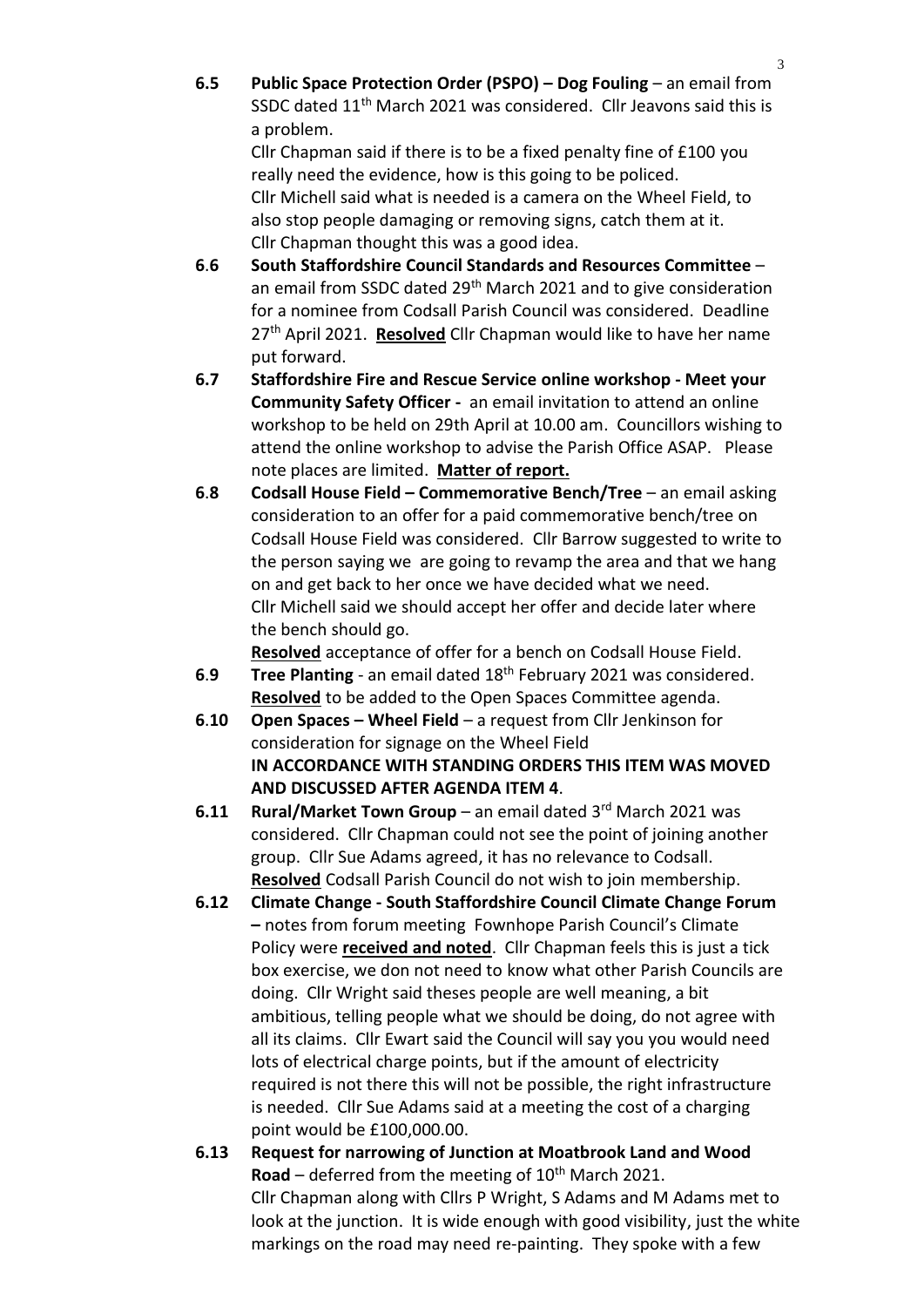residents of the area who said there has been no problems. Highways have said there is no problem with this junction and will not pay for any alterations as a result. If the Parish Council would request any changes it would have to be paid for by the Parish Council. **Resolved** no further action to be taken.

## **7. ACCOUNTS**

- **7.1 To receive** a report on Council Finances for year to 31<sup>st</sup> March 2021
- **7.2** To receive the schedule of payments to 8<sup>th</sup> April 2021 Item 7.1 and 7.2, no documents available. Cllr Chapman said if documents are not going to be available the Councillors need to know.
- **7.3** Confirmation by the Chairman of the authorisation of the Clerks time sheet. **Matter of report**

### **8. COUNTY COUNCILLOR'S REPORT**

In the absence of County Councillor Bob Spencer this evening there was no report this evening.

### **9. CODSALL VILLAGE HALL MANAGEMENT COMMITTEE (CVHMC)**

The minutes of C.V.H.M.C. meeting of the 8 th December 2020 were **received and noted.**

Cllr Barrow advised the meeting that she is the new Chairman and Cllr Chapman is Vice Chairman of Codsall Village Hall Management Committee

# **10. DISTRICT COUNCILLOR'S REPORT**

A report from District Councillors:

Cllr Barrow said we are now in Purdah due to the elections of  $6<sup>th</sup>$  May 2021. The council are looking at boundaries and the number of District Councillors. Cllr Spencer is going forward as County Council.

Cllr Michell said the District Council were successful in overturning a recommendation by 100 percent regarding a Carers case.

### **11. Councillors and Clerks Written Report**

**To receive** written report.

Cllr Chapman said the Councillors need to know if a report is not going to be made available.

# **12. OTHER CORRESPONDENCE**

**12.1 Codsall Station – Phase 2 – Update** – to receive email dated 23rd March 2021 advising that the footpath works for phase 2 should start mid-April.

The Clerk advised Councillors work would start on 10<sup>th</sup> may as originally agreed.

**13. Items for future -** Each Councillor may use this opportunity to report on matters of information not included elsewhere on the agenda and to raise items for future agendas.

Councillors should note that this is not an opportunity for debate or decision making.

Cllr Chapman said she has sent email photos of the current items on the Wheel field to the Clerk.